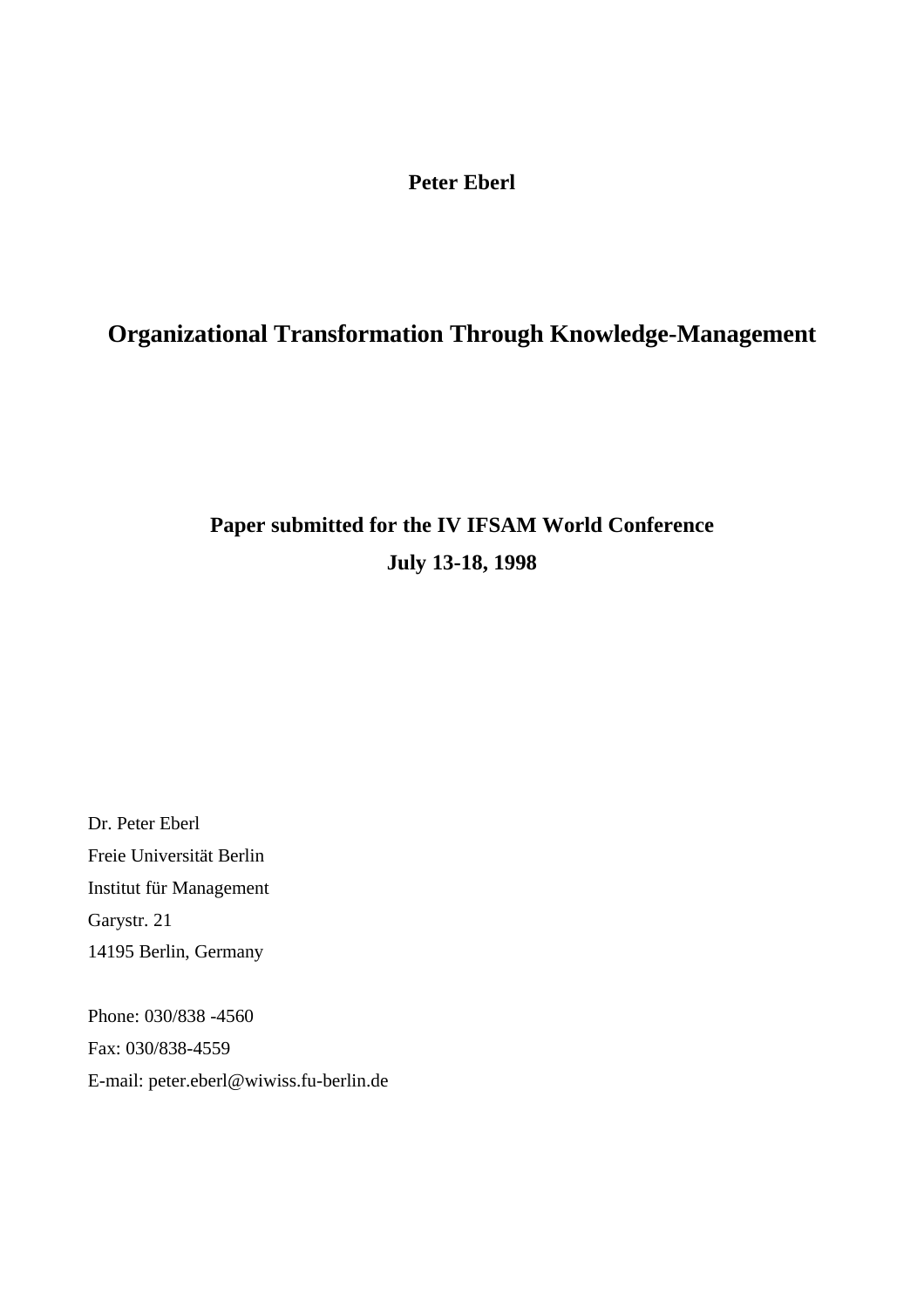# **1. Introduction**

Organizational transformation is commonly understood as fundamental change of the organization, meaning a shift in the organizational basic assumptions or frame of reference (Levy/Merry 1986, Kilmann/Covin 1988, Blumenthal/Haspeslagh 1994). The capability to cope with such transformational processes seems to get more and more important as the complexity and dynamic of the organizational environment is considered to increase. In the time of hypercompetition (D´Aveni 1994) change mastery is likely to become the central strategic resource, the core competence (Barney 1991) of the successful organization. Following this general point of argument - without discussing, whether the proposition of increasing environment dynamics is a mere chimera - leads to the question what organizations could do to improve transformational processes. The answer requires an appropriate understanding of what is changed in organizational transformation and how these change processes can be described. This paper stresses two propositions:

- 1. Organizational transformation is connected with a fundamental change in the organizational knowledge-base. Therefore the creation of new organizational knowledge becomes the crucial strategic factor.
- 2. Knowledge creation is not an individual but a genuine collective process. Therefore the management of organizational communication is turning out to become the most important issue in improving transformation processes.

#### **2. Organizations as knowledge-based systems**

In order to understand organizational transformation it is necessary to comprehend, how the object of change (i.e. organizations) can be grasped. Therefore the first question to answer is, what turns an organization into an organization or to put it in a different way: What makes up the identity of an organization?

#### *Organizational identity*

In modern system theory (Luhmann 1995) identity can be described as the difference or boundary between an organization and its environment. As opposed to organisms or material objects, an organization boundary is not physical. Instead it is immaterial and therefore organizations are more or less unstable and permanently jeopardized in their existence.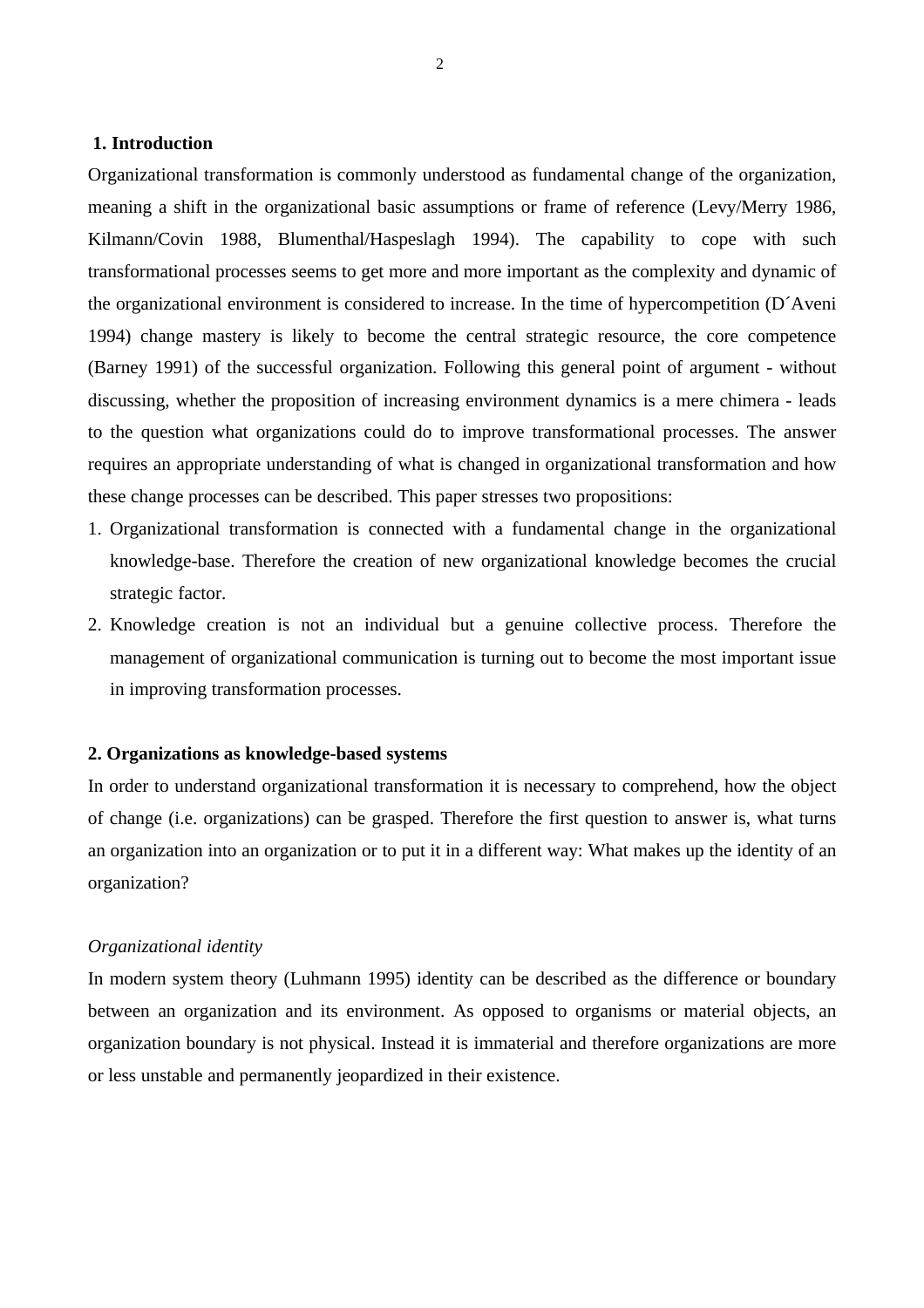This immaterial boundary is built up through system-specific sensemaking (Weick 1995). Through specific decision-rules, routines, norms and values organizations make sense out of the complexity inherent in their environments - they reduce environmental complexity for themselves in order to get able to act. Organization have a "sense-" or "cognitive-boundary" to their environments, meaning that organizational members can differentiate between actions and communications belonging either to the environment or the organization. This system-specific sense is represented in the cognitive maps of the organizational members (Weick/Bougon 1986). Organizational members therefore know what kind of actions and communications of other members can be expected and which cannot (Luhmann 1995).

To put the argument further, organizations should be understood as "thinking systems" (Sims et al. 1986), which means that they must have a specific knowledge-base (Duncan/Weiss 1979) to differentiate them from the knowledge of their environments (i.e. knowledge of other social systems). For example organizations have specific knowledge how to efficiently develop a new product and get it on the market. Yet, competitors in the environment might use totally different strategies.

Organizational knowledge can be further described as knowledge, which 1) is accepted by the organization and 2) is relevant for the organization. Acceptance stresses the point that knowledge does not imply absolute truth, but instead a constructed or relative truth. Knowledge is a social construction of reality (Berger/Luckmann 1966). A new perspective on reality is condensing to knowledge only, when it is accepted by a social system or community. Otherwise new perspectives are classified as foolishness.

In fact many new theories even in natural science had to fight against established paradigms (e.g. Einstein´s theory of relativity) and only reached the status of knowledge because they were getting more and more accepted by the prevailing social systems (Kuhn 1970). To reach acceptance by a social system generally depends on the power structure of this system. Or in a more abstract view: Only new constructions of reality, which are perceived as in some way stabilizing the cognitive boundary between organizations and their environment in the future, will have a good chance to get accepted.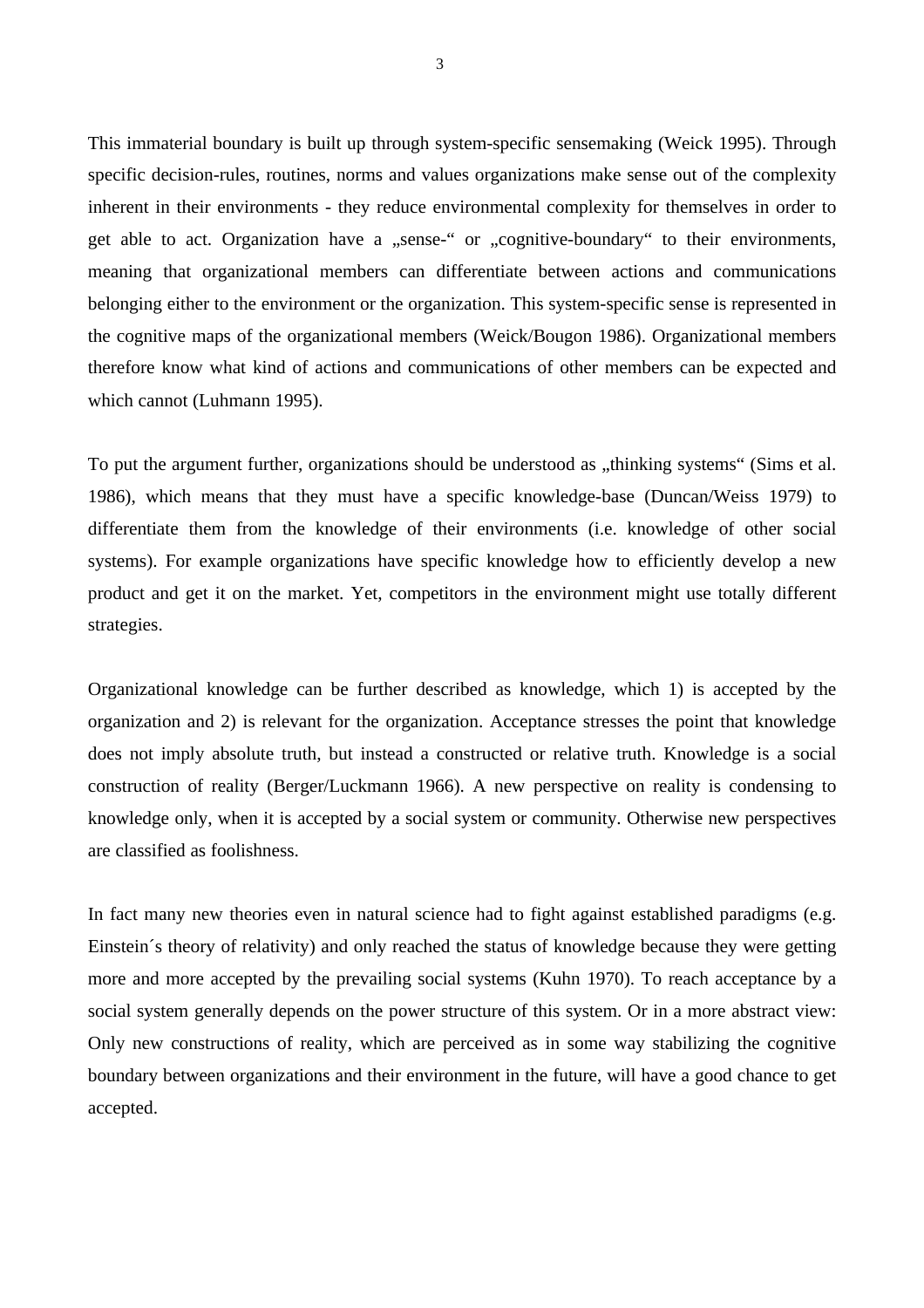The second criterion for organizational knowledge is relevance for the social system. Only knowledge which is somehow useful for the organizational performance becomes part of the organizational knowledge-base. There can be knowledge which is accepted by the system (e.g. the cooking qualities of a CEO from a computer company), but has no influence on organizational performance and therefore will be classified as knowledge belonging to the environment.

Both criteria, acceptance and relevance, make clear why knowledge of organizational members is not the same as organizational knowledge. In some areas organizational members know more in others they know less than the organization. The first is possible because people are members of several social systems and therefore have knowledge, which is different form the organizations they work in. The later happens because organizations divide labor. Therefore knowledge is specialized. Because it is also historically developed, not every member can or should internalize the whole knowledge of the organization.

From this point of view, organizational identity is more than a nexus of individual treaties (Aoki et al. 1990). There are specific emergent factors, as the historical development of the organizational knowledge-base, which cannot be explained by the knowledge of actual members. Organizations are capable of storing experience over time, going beyond the cognitive structures of actual members. They have a sort of memory which can be described in simplified terms as performance standards and operations to fulfill these standards. Whereas the first one is often referred to as organizational culture (Schein 1985), the second one is more connected to the concept of organizational routines (Levitt/March 1988; Nelson/Winter 1982). Cultural standards and routines survive actual members and are therefore crucial for stabilizing the boundary between the organization and its environment, meaning that organizations do not loose their identity even if there is fluctuation in membership.

# *Consequences for organizational change*

The consideration of organizations as knowledge-based systems brings out a new perspective on organizational change processes. The first point is that organizational environments are not determining or forcing organizational change. Since the organizational knowledge-base differs from organization to organization - otherwise they would not have different identities - it is likely that their knowledge about changes in the environment and inherent risks or opportunities is not the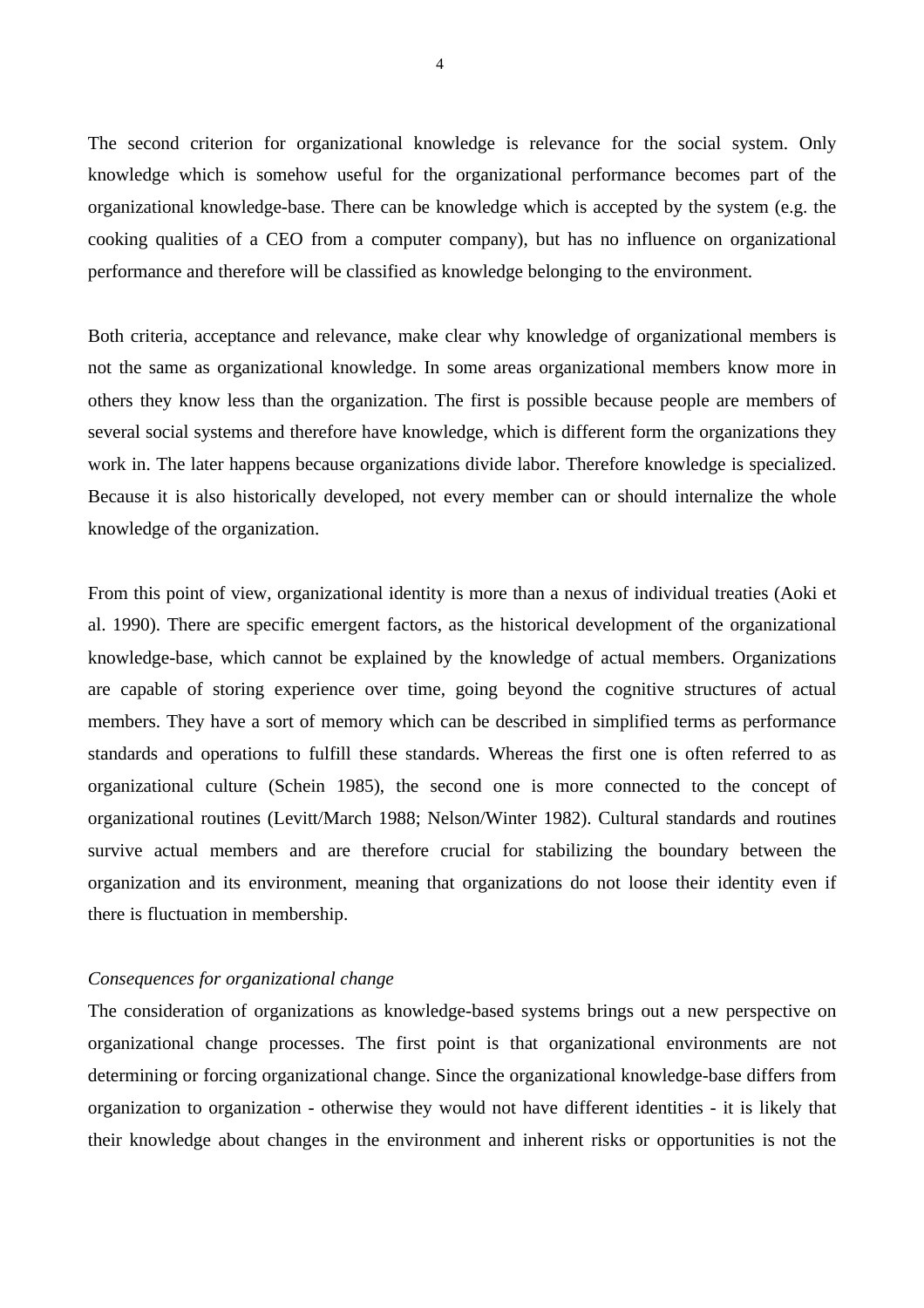same. That means organizations, which are competing in the same market, can have totally different perceptions of the environmental characteristics they are facing. For example whereas one organization considers customer behavior as merely unpredictable, the other might state that it has good data how customers react on specific marketing policies.

How an organization actually views its environment depends on former experiences which are represented by the organizational knowledge-base. The knowledge-base determines how the environment is perceived and whether there is need for organizational change.

This point of view contradicts to change theories, which perceive the environment to play a dominant role in triggering organizational change processes, as the "evolutionary theory" (e.g. Nelson/Winter 1982) or the "population ecology theory" (e.g. Hannan/Freeman 1989). Not the environment itself, but the perception of environment is crucial for organizational change. If it is argued that organizational crisis are necessary for organizational change (e.g. Laughlin 1991; Bartunek/Louis 1988) this point may be right, but it only can be subscribed, if it is taken in mind that crisis are not forced by "objective" environments, but are constructed by the organization itself. Transformation is an endogenous process: the organization decides whether to change or not.

The organizational knowledge-base plays two roles in transformations. On the one hand the organizational knowledge determines whether and how change processes get started, on the other hand it is itself subject of these change processes. The last one means that organizational transformation can be described as change in the organizational knowledge-base. Organizational knowledge as precondition and result of transformation is in some way paradoxically: How can a radical change in the organizational knowledge-base take place at all, if all change processes depend on the existing knowledge-base. To solve this paradox, we have to refer to the system capability of reflection. This means looking at the organization from a distance, in order to be able to dissociate in mind from the social system and question whether the actual knowledge-base is appropriate to ensure the organizational identity in the future.

Especially Hedberg (1981) has mentioned that organizations must have the ability to discard their knowledge, because changing environments make it necessary to unlearn "old", in the perception of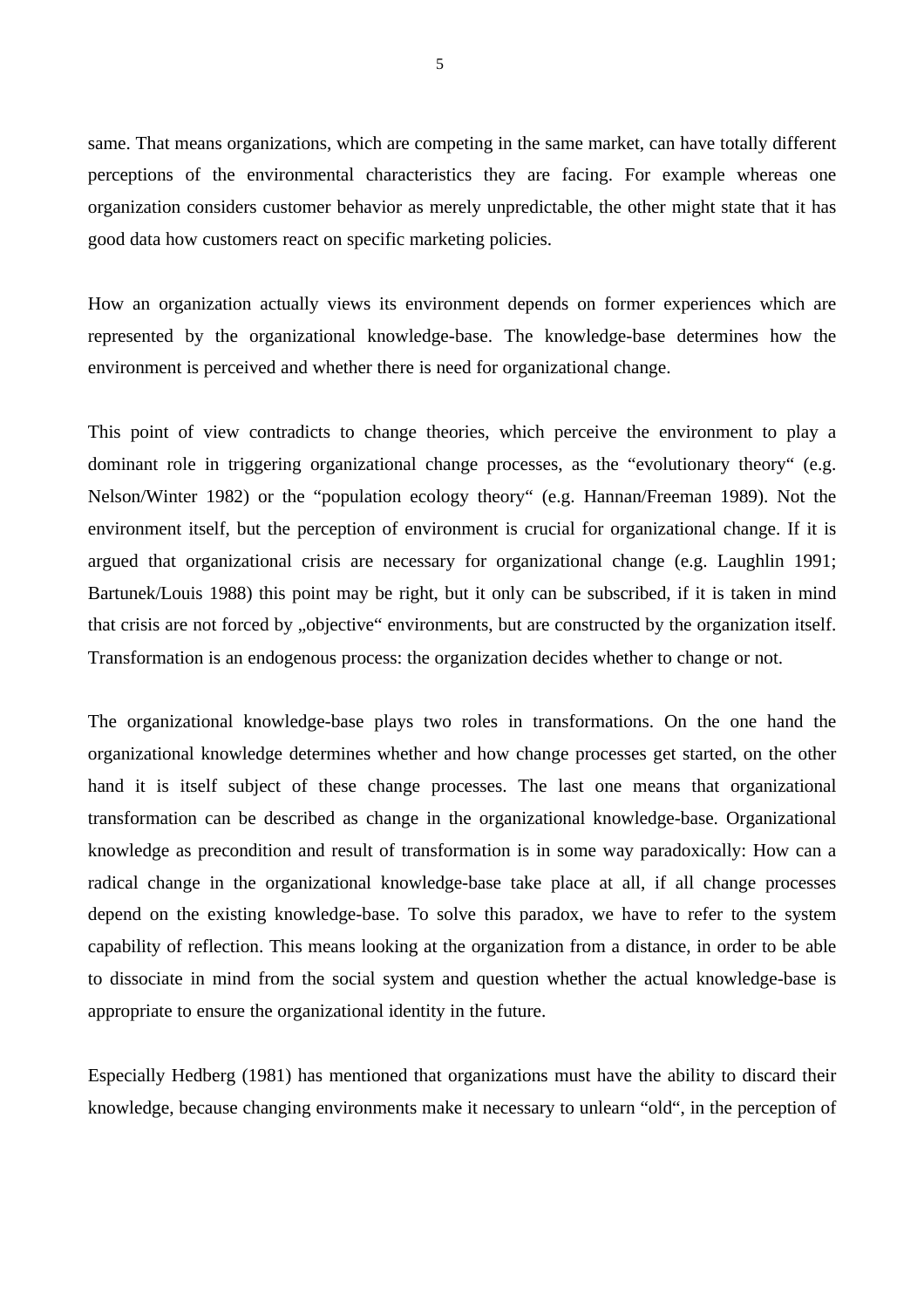the organization inappropriate, knowledge. Therefore reflection or inquiry (Argyris/Schön 1996) is the most important requirement for organizational transformation.

Fundamental reflection is a risky process, because more or less organizational identity is analyzed and sometimes even is placed at disposal. The more radical organizations are willing to change, the more they risk loosing their identity and finally falling apart. Therefore for organizations aiming at radical change it is of upmost importance to have trust not only in leaders, but in the organization as a social system (Luhmann 1979; Lane/Bachmann 1996) to get along with these radical change processes. In other words trust in the organizational learning capability is necessary to compensate unlearning. Learning is at least of the same importance as is unlearning.

But even if an organization has the trust to involve in transformational change, the question of how organizations can initiate and improve reflection, is still remaining. To answer this question we are suggesting to get a closer look at the knowledge creating process in general.

#### **3. The knowledge creating process**

As we have argued above, knowledge has nothing to do with absolute truth. It is rather a social construction of reality, which is accepted as temporary truth by a social system (Dixon 1997). Therefore knowledge is not an individual, it is a collective category. Knowledge must be somehow reasonable. Without social acceptance constructions of reality will not get in the status of knowledge. They remain nice ideas, abstruse theories or just stupid thoughts.

In the following it is proposed that knowledge is not only a collective phenomenon, but also the creating process of knowledge is a genuine collective one. For the creating of new knowledge, as will be shown below, reflective communication processes are crucial. This is argument is contrasting with psychological learning theories, which like Bandura (1977) are describing knowledge creation as an individual process, though conceding that it takes place in a social context.

#### *Implicit and explicit knowledge*

To get a distinct understanding of knowledge creation we will suggest to differentiate between implicit and explicit knowledge. Like Polanyi (1962; 1966) has argued, there is knowledge, which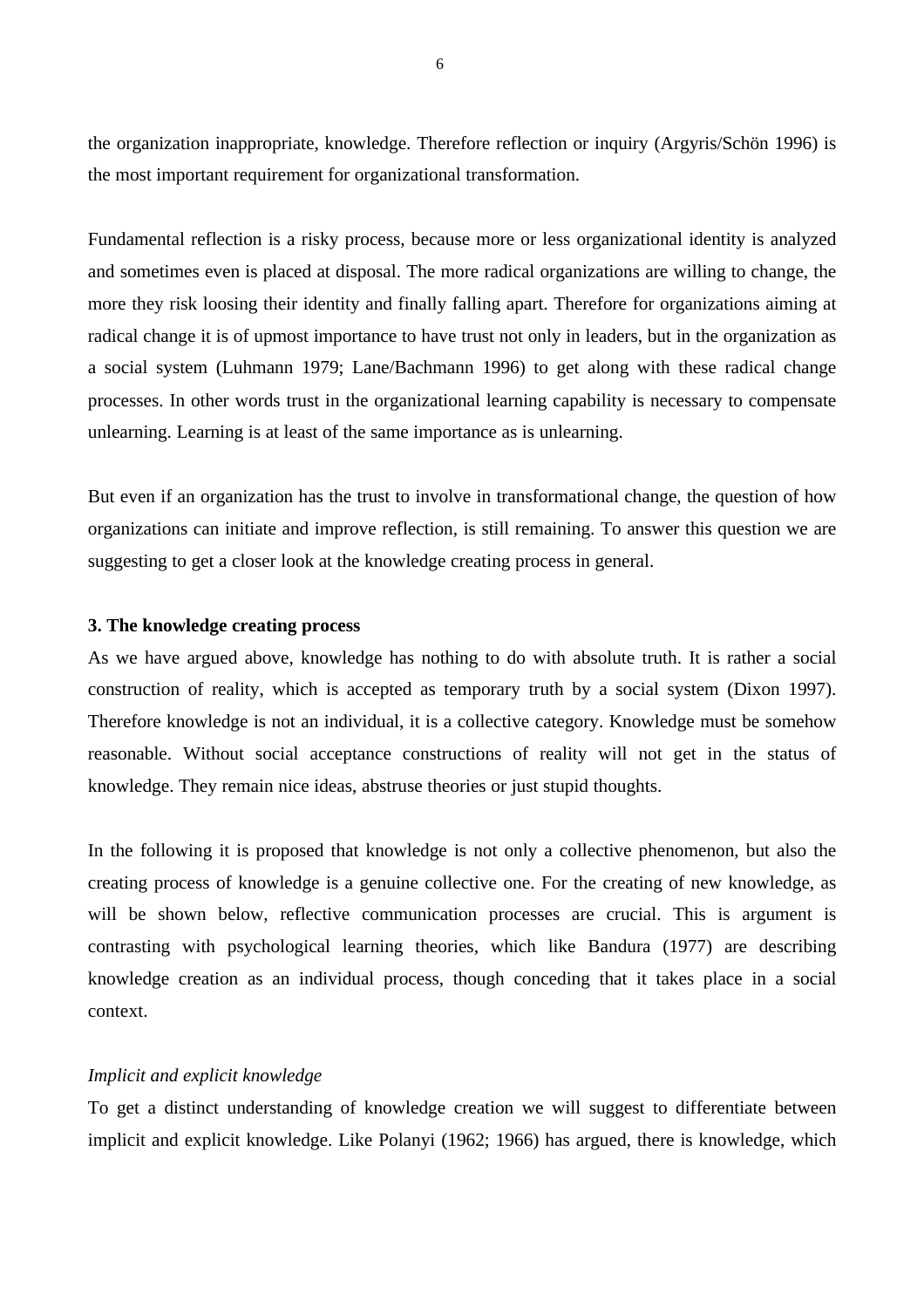cannot be expressed in words and therefore remains tacit: We know more than we know to say. The question which on firsthand arises is: Why can we be sure that there is such thing like implicit knowledge, if we are neither able to see it nor to communicate it? The answer lies in the insight that we can not directly observe implicit knowledge, but that we can notice the functioning of this knowledge in our empirical world. Although the content of implicit knowledge is not describable we can realize the successful application of this knowledge.

That can be illustrated on the knowledge about playing chess. Even though the mere explicit knowledge of the best chess computer in the world widely excesses the explicit knowledge of the world chess champion, it lasted until 1997 that the IBM computer Deep Blue could closely beat the world champion Kasparow for the first time. If we only compare the explicit knowledge it is pretty astonishing that this did not happen long time before and that the computer did not win by a landslide. Obviously the superiority of the computer in the explicit knowledge could be compensated with the implicit knowledge (e.g. the feeling for a specific position an the chess board) of the human being.

Therefore we can infer that implicit knowledge develops through experience, through practical use of explicit knowledge. It can be assumed that the more intensive these experiences are, the more distinctive the implicit knowledge gets. Because of this complex experience-bounded development implicit knowledge can only be stored in the brains or cognitive maps of human beings an not in machines. Computer-based expert systems are not reaching the full (i.e. explicit and implicit) knowledge of human experts. This also illustrates that knowledge management can not be grasped as a mere technological task.

Implicit and explicit knowledge over a specific issue presumably always do complement one another. Referring to the example above, a chess player has a lot of explicit knowledge (e.g. the knowledge about opening rules) but at the same time he plays with intuition without figuring out all future possibilities for the next moves. Implicit knowledge develops complementary to explicit knowledge. This complementary relationship makes it possible that social acceptance could be reached. Through acceptance of the explicit knowledge the complementary implicit knowledge will be integrated at the same time.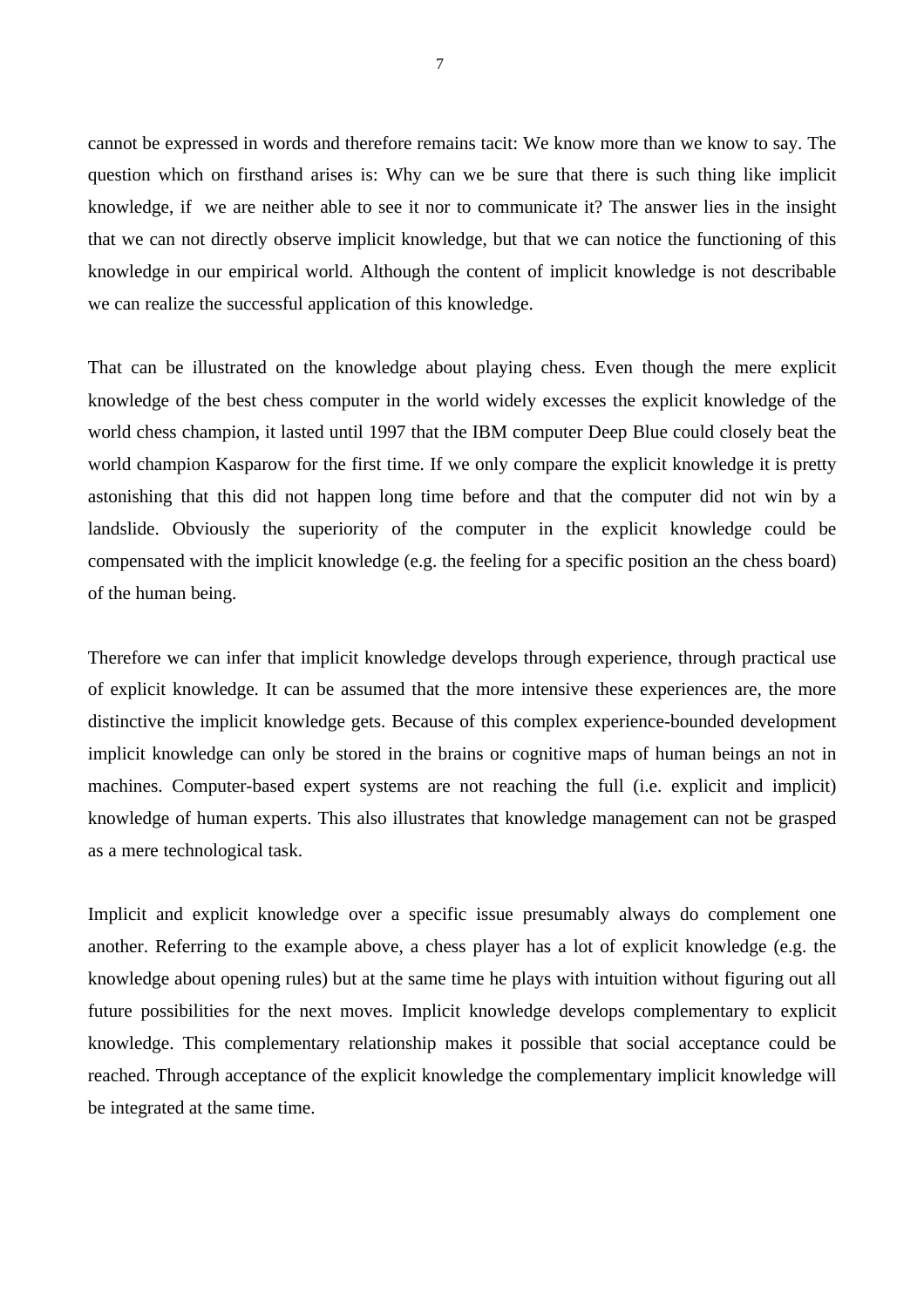# *Patterns of the knowledge creation process*

The creation of new knowledge is essential for organizations to keep their competitiveness in a changing environment. When in the perception of the organization, results of actions do not match expectations, they will probably characterize this deviation as a problem and will be eventually looking for new knowledge to solve the problem. But how do they know, what to search for? The explanation requires the integration of implicit knowledge. Through implicit sensitivity for the kind of problem the organization is facing, future solutions will be suspected (Polanyi 1966). Former experience serves as intuitive attention on specific perspectives and search directions. Implicit knowledge determines the path on which organizations are trying to solve the problem, i.e. the way of looking for new solutions.

It is important to make clear that implicit knowledge is only the precondition for the development of new knowledge. We do not agree with Nonaka/Takeuchi (1995), who have argued that implicit knowledge is the major source of new knowledge. If implicit knowledge is converted into explicit knowledge Nonaka/Takeuchi consider the result as new knowledge. Instead we take the stance that in this conversion process nothing new will be developed, its only to get already possessed knowledge from one stadium into another. What was tacit, becomes conscious.

Therefore we propose that for the creation of new knowledge new explicit constructions of reality must be offered to a social system. Explicity is a necessary precondition to develop new knowledge. Explicit constructions can first be seen as candidates of knowledge, and then must be admitted to a collective reflection process. In a reflective communication processes they will be further developed or transformed through confrontation with old knowledge structures, which eventually leads to collective acceptance of new explicit knowledge.

Only through communication and in dispute with the existing knowledge new knowledge is created. Communication already plays a role in the process of getting new ideas. If an "individual" is trying to create a new idea, it is at least through a hypothetic or proactive examination of opposing arguments. Language, as a social category, is fundamental for developing new constructions of reality. Altogether, we can describe the whole process as a social and not an individual one.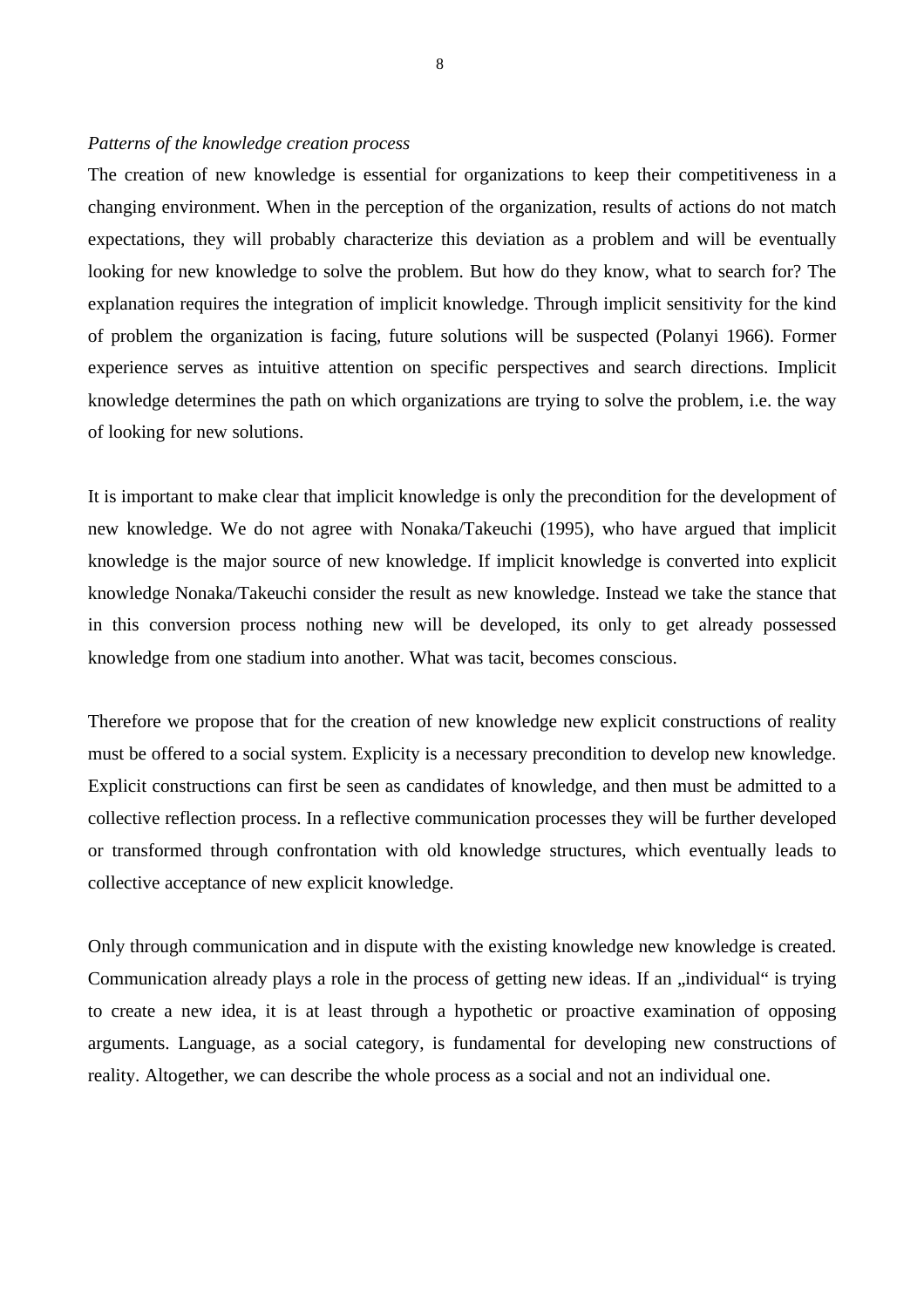Knowledge creation through a communication process does not imply that a consensus is necessary. Decisive is only organizational acceptance and this depends on the course of negotiations, which is usually structured through the power resources of the members. Either knowledge creation does not mean that one member presents a new idea and the others will take a vote, if this should get into the status of knowledge for the social system. Ideas put in the communication process can and usually will be transformed through collective discussion, so that the result of these processes mostly differs form the original idea.

After new knowledge has been accepted on the explicit level, implicit knowledge as complement will be developed through the use of this new explicit knowledge. The implicit knowledge itself is again the precondition for getting new explicit knowledge. In the end a cycle of knowledge creation can be developed that allows a permanent building up of new knowledge. Figure 1 portrays this model.



To induce fundamental change in the knowledge creating process, especially provocative constructions of reality must be communicated. This will lead to an extreme confrontation with the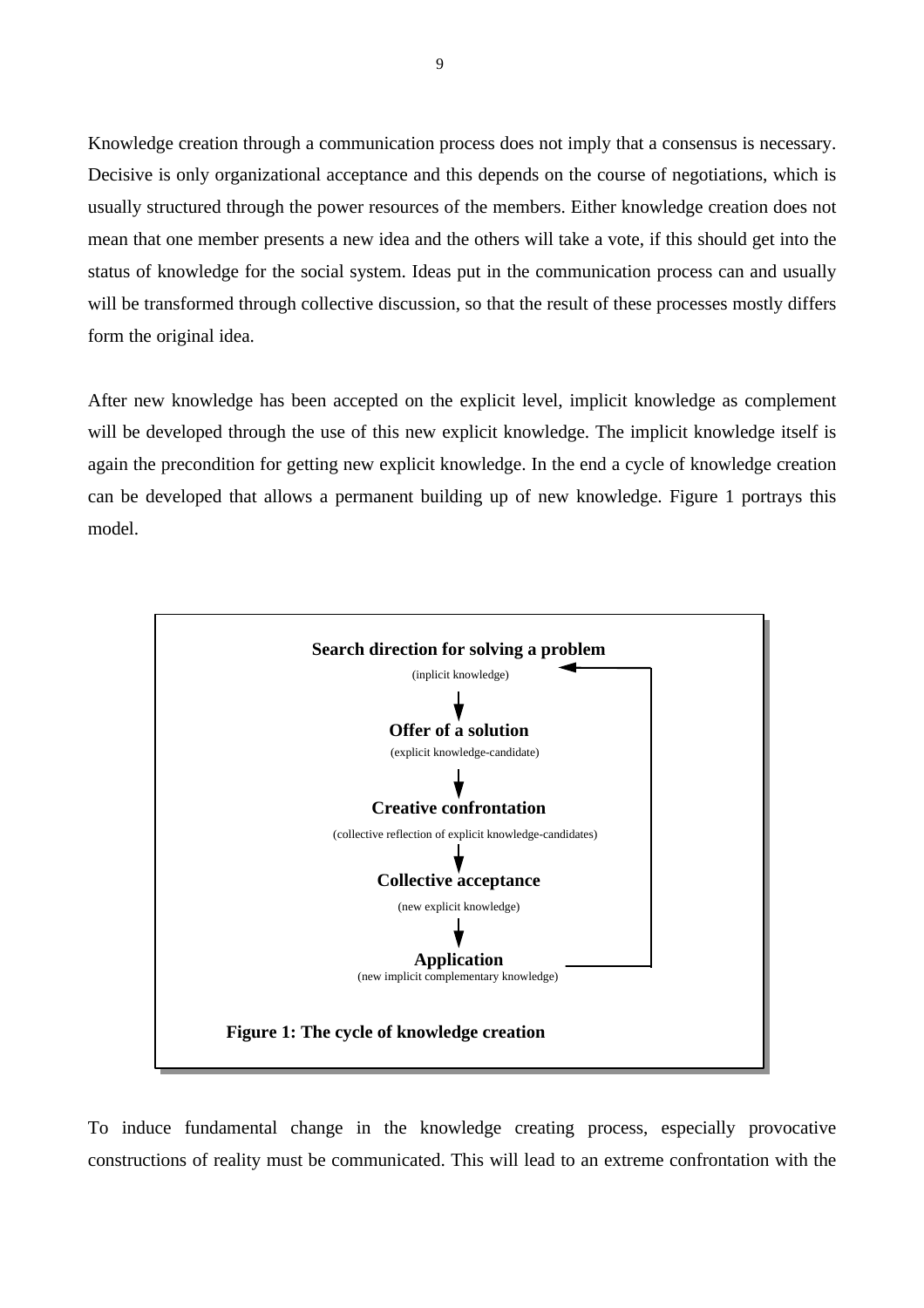old knowledge and therefore enforces radical rethinking of the system members in the negotiation process. But, is extreme confrontation probable? Presumably, radical rethinking takes place very seldom, because members of organizations tend to act in their role they are obliged to fulfill. They act as agents of the organizations so that they are in some way bounded to their socialized views. Therefore transformational change is relatively improbable.

But, organizations do not have any other option as to use or "abuse" their members to get new perspectives on a problem and develop appropriate solutions. Therefore, if they want to evoke transformations, they will have to build up frameworks, which enhances members´ motivation to involve in extreme confrontations - only members have the implicit knowledge through rolespecific experience, which is needed to suspect future search directions for new solutions. Radical changes therefore need members, which can pass their role constraints and are tolerant towards totally different views. But, if fundamental change processes are not emerging continuously and are even improbable, how should such an inducing framework be designed to arise the probability of transformation?

#### **4. Management perspectives**

For transforming an organizational knowledge-base it is necessary to improve reflective communication in organizations and make it in results especially radical. Management, described in a classical way as subsequent process of planning, organizing and controlling with the primacy of planning (Weihrich/Koontz 1993), is, in our opinion, misleading for the management of transformation. It is not possible to plan or to impose organizational transformation, because of the inherent self-dynamic of these change processes. The suggestion that organizational transformation is a planned second-order-change (e.g. Levy 1986; Dunphy/Stace 1988) or a mainly leadershipdriven top-down approach to get rapidly out of crisis situations (e.g. Tichy/Devanna 1986; Torbert 1989) is in some way ignoring the complexity of organizations. Like their environments organizations are complex as well. That makes it per definition not possible to predict future behavior.

To cope with complex environments organizations build up own complexity - although for differentiation reasons the organization complexity must be less than the complexity of the environment. Asby (1961) has described the organizational necessity of complexity as law of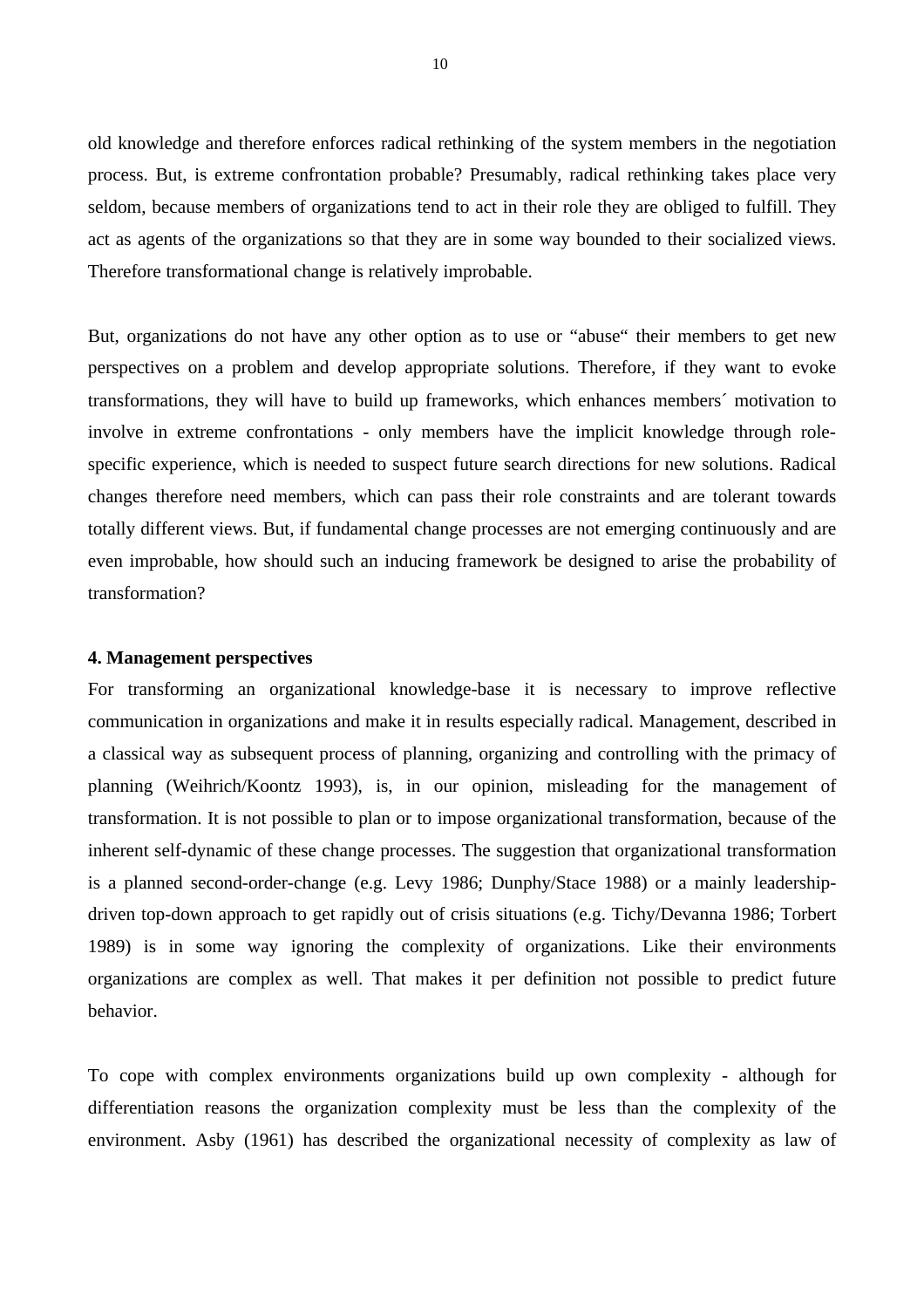requisite variety. Complex systems are characterized by many elements and many possible selforganized connections between these elements, which cannot all be realized at the same time. Therefore there are a lot of possible connections conceivable in the future (Luhmann 1995). Organizations also consist of several subsystems, which are connected to one another and have interfaces which cannot be fully controlled. For these structural reasons subsystems have relative autonomy concerning future behavior.

Instead of planned change we propose to speak of intended change, meaning that we are looking for management possibilities to make transformational changes more probable. Management therefore can be seen as giving an impulse to the system. Whether transformation actually occurs or not depends on the self-dynamic processes of the organization. But what kind of impulses should be given?

First it is possible to bring new radical ideas from the outside into the organization to provoke the organizational knowledge-base. These ideas could eventually be put in through benchmarking (Camp 1989), strategic allies (Badaracco 1991; Hamel 1991), change agents or exchange of members. Especially the bringing in of "misfit" new members might lead to confrontation with strange constructions of reality. But, for all transformational intentions the processing of these ideas in the organization is crucial. In the following we are discussing general possibilities to enhance reflectivity in the organizational communication process. Three basic starting-points are portrayed: 1. structure designing, 2. process intervening and 3. theme conducting. Its is important to keep in mind that all of these management actions can only shape the context for transformation and not impose radical change.

#### *Structure Designing*

Communication processes in organizations are strongly dependent from organization structures. These structures give a framework, when and what will be communicated. They are responsible for the formal power resources that are put into the negotiation. Should these communication processes improve reflection of own and other constructions of reality, in general as much as possible members should participate. Presumably, through many people many different perspectives get into the communication process, which enhance the probability of reflection. The more candidates of knowledge are offered and the more they provoke the existent knowledge, the more own positions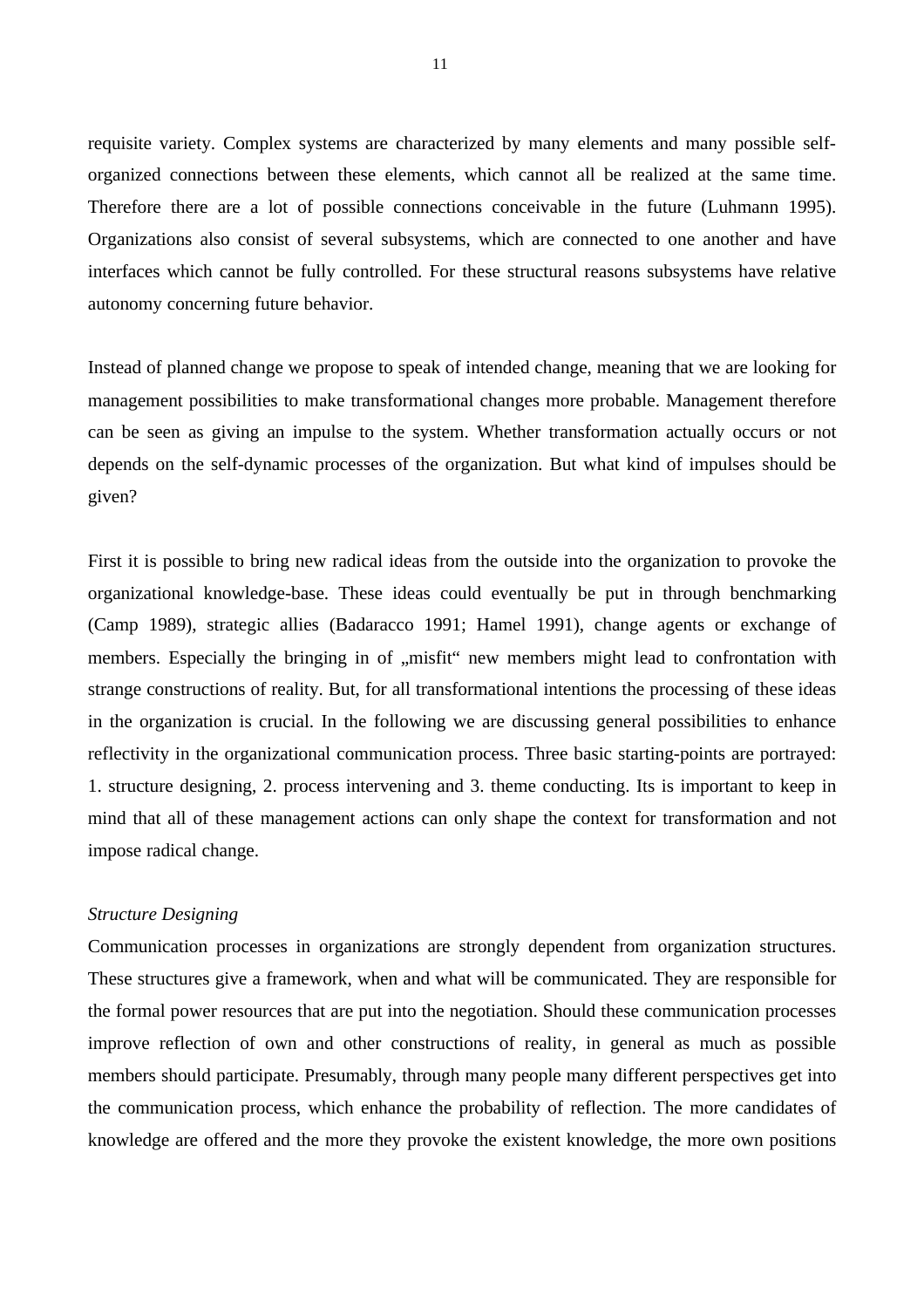will be inquired - though of course, if negotiations are not blocked through bringing in formal power positions. Therefore traditional hierarchic structures, which are trusting in the superior authority of their leaders, might be less useful.

But, can it be turned around and inferred that totally anti-hierarchical, or as Weick (1977) has put it chronically unfrozen, organizations are best for creating new knowledge? The answer is ,,no", because organizations need some stability in their knowledge-base in order to keep their identity. Hierarchies guarantee that not everything is at the stake at all times. At least some hierarchy of people or better roles is needed for coordinating work and making decisions in conflict situations to keep the organization on an action level. Also, the hierarchy of roles stabilizes the essential hierarchy of rules through the task of control.

Only through the hierarchy of rules, it can be ensured that new knowledge is properly stored and systematized. Rules, which themselves present knowledge, have the purpose of giving members of organizations a point of reference concerning their role-specific perceptions and actions. Hence, knowledge has to be put into hierarchical order. In case members are facing conflicts of aims, clear rules, what to prefer, ought to exist. Only through rules (i.e. structure) uncertainty of the actions of other members will be reduced - though uncertainty cannot be extinguished in complex systems. These rules also help to make it more expectable for organizational members how new knowledge can be attained.

Therefore, not anarchistic but heterarchic systems can be suggested for knowledge-creating organizations. Heterarchic systems can be described as consisting of relatively autonomous subsystems, which have specific potentials. Therefore the institution of leadership can be negotiated and depends on the problem the organization is trying to tackle. The structure of heterarchic systems is therefore not rigid, but plastic (Taschdjian 1979). It is a kind of fluctuating hierarchy, meaning that hierarchic structures are only temporarily and are build up functionally to the specific problem- solving competence and not through perpetuated power structures. Heterarchy should not be mixed up with anarchy, where you have no hierarchy at all. It is a structural configuration, which allows to change leadership. With changing problems the functionality of the prevailing competence will change and so will formal power resources.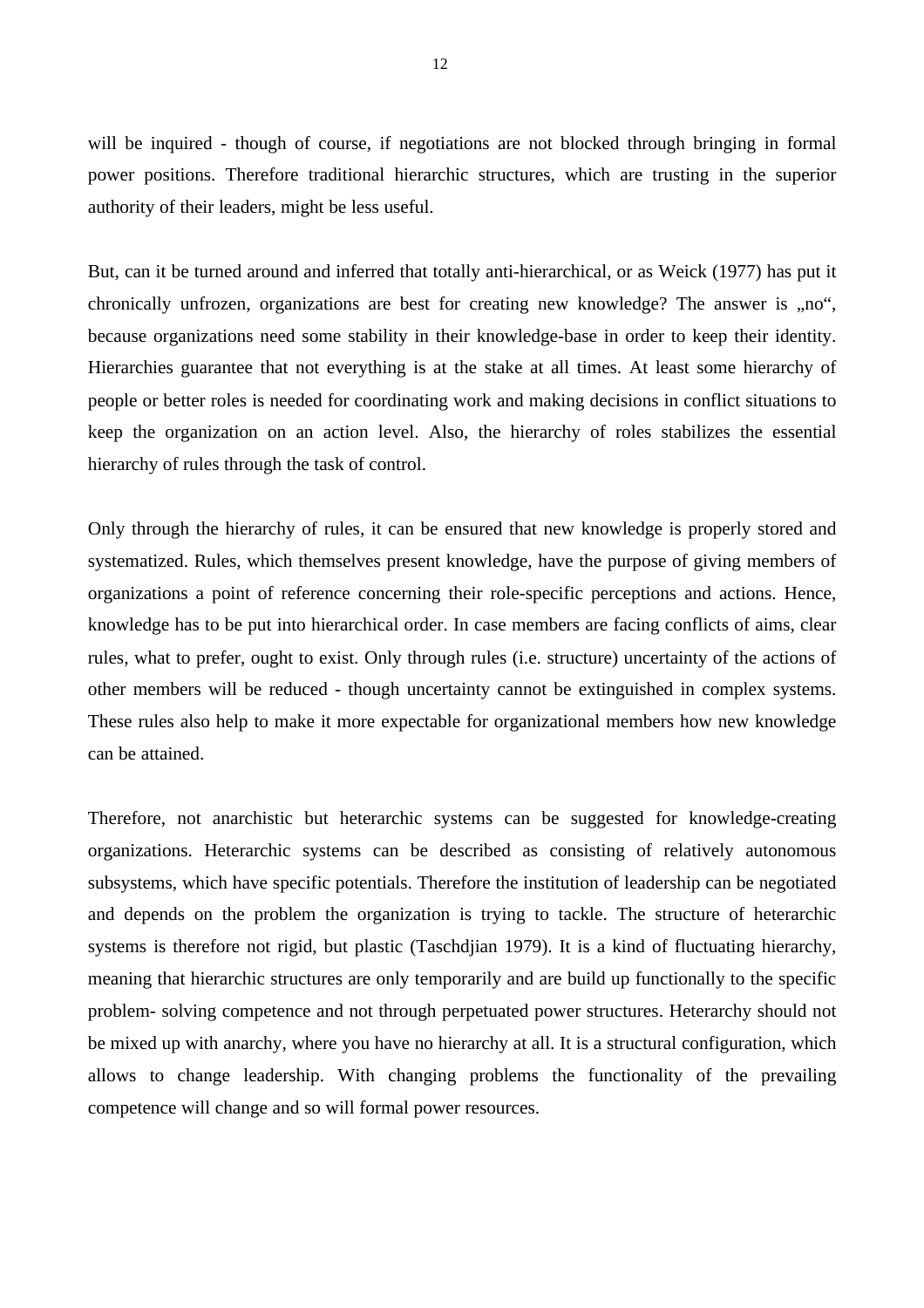Such a heterarchic structure could have a double effect on knowledge-creation: 1. members get confronted with many different views, because their roles and projects are changing and 2. members have to renew their competence over and over again, if they want to keep up their influence. Whereas the first point emphasizes context factors the second lines out motivational factors.

A definite implementation of the heterarchy idea can be found in teamnet organizations (Lipnack/Stamps 1993), where members participate in several projects at the same time and are changing projects over time. To induce not only small but transformational changes it could be useful to keep project groups especially heterogeneous. Then members will be forced to find a common basis for communication first, which usually works through exchange of current knowledge. This leads more or less to an explication of differences in the construction of realities and subsequently to an inquiry of the organizational knowledge-base - of course only, if the members have social competence. Instead, homogenous groups are presumably presupposing same understandings of reality and therefore they are not really challenging their own opinions. In a similar way Janis (1982) has described this kind of phenomenon as groupthink.

In summary, it mainly depends on the members, what they make out of certain structural context factors, so that eventually, but not probably, a bureaucratic organization can be much better in transforming its knowledge-base than a teamnet organization.

#### *Process Intervening*

Process intervening is directly concerned with the communication process and aims at a reflection of the communication style, which is used in the organization or its subunits. Of upmost importance is the attention to so called defensive routines (Argyris 1990). These routines represent a form of communication, which tries to avoid critical and conflict-oriented discussions and therefore avoid reflection.

They can easily be seen in the form of "killerphrases" (e.g. "we have always done it this way") or in a more subtle way in "clever" communication policies, such as bluffing with not serious data, impressing with self-confidence or making prior arrangements. These defense patterns already often routinized and unconsciously become part of the communication process, so that productive reasoning is impossible. As methods to overcome these routines, Argyris suggests training with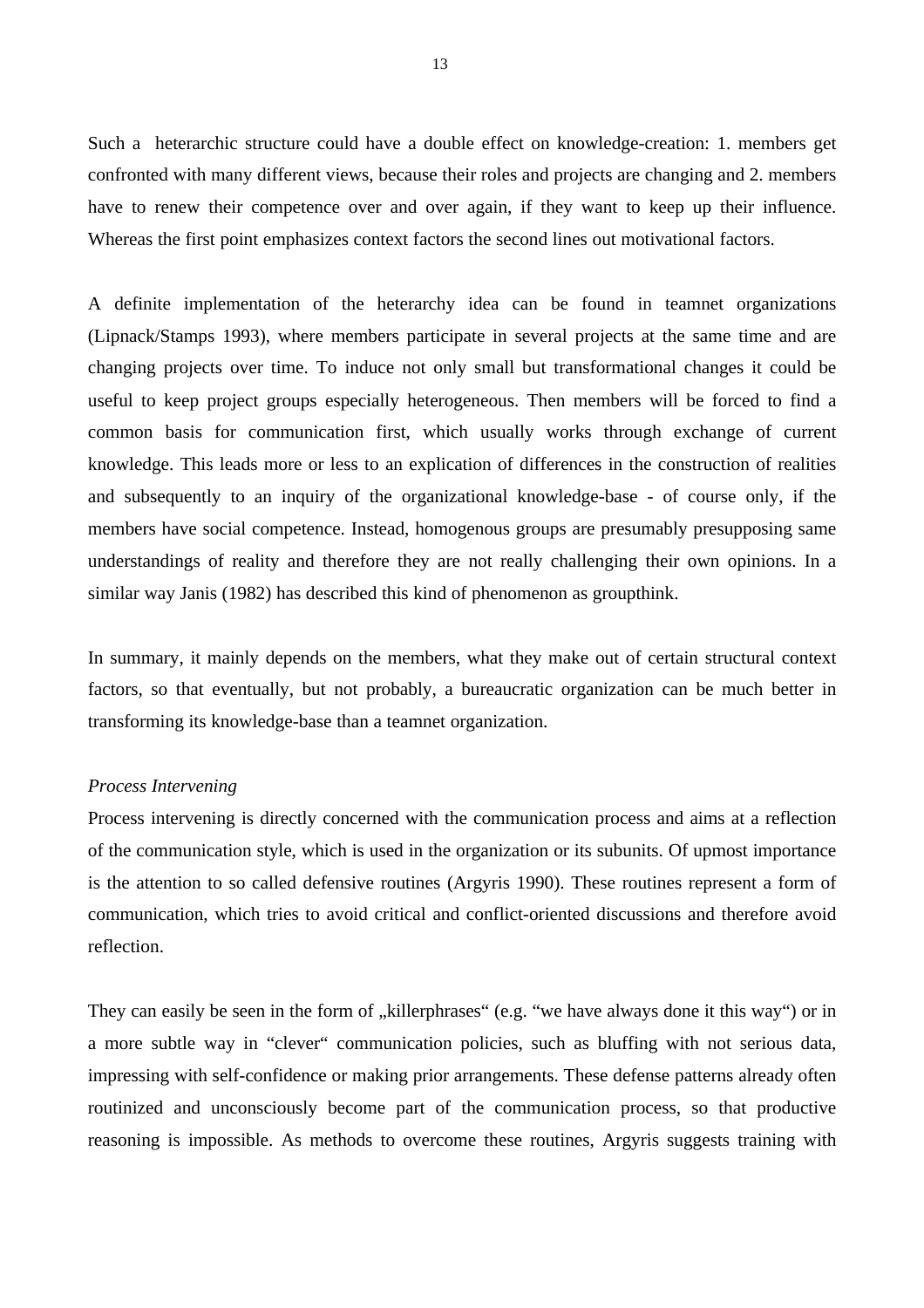simulations of real (i.e. already happened) conversations to illustrate the inconsistencies between what is espoused and what is actually thought.

It is doubted, whether defensive routines can be totally dissolved. Members of an organization want to realize personal objectives, which are in some way different from organizational objectives. They are using defensive reasoning to keep their power resources for pushing through own interests. Even, if such defense patterns are detected and frankly addressed by other members, there are superordinated defensive routines (e.g. "under my leadership there has always been a warm atmosphere") exist, which make sure that the defensiveness of reasoning is not discussible and therefore bypass and cover up defensive patterns.

Due to the general problematic of conflicting interests between members communication tactics will not be totally avoidable, even if special moderation techniques and conversation training are used. Therefore we will always have and actually find obstructions of reflection in every organization. This explains, why organizations do not change, even when they perceive bad results. They keep their knowledge, although their expectations were heavily disappointed. For example, they hold on a marketing strategy, in spite of loosing market shares. Again, reflection is not imposable from outside. The self-dynamic prevents in some way well-directed interventions. The willingness of organizational members is needed for reflective communication.

Transformation can therefore also be characterized as motivational problem. Members must have the perception that through a transformation process not only the organization, but also they themselves could profit.

### *Theme conducting*

The last possibility of managing knowledge-creation, which is discussed in this paper, concerns the distinct topics raised in communication processes. From this view, it is about restricting the contents of communication and predetermining a thematic frame. Therewith, processes of reflection could be concentrated on desired subjects. To manage this frame requires a hierarchical authority, which has to confirm the relevance of certain subjects in advance and conducts the communication process for concentrating on these subjects.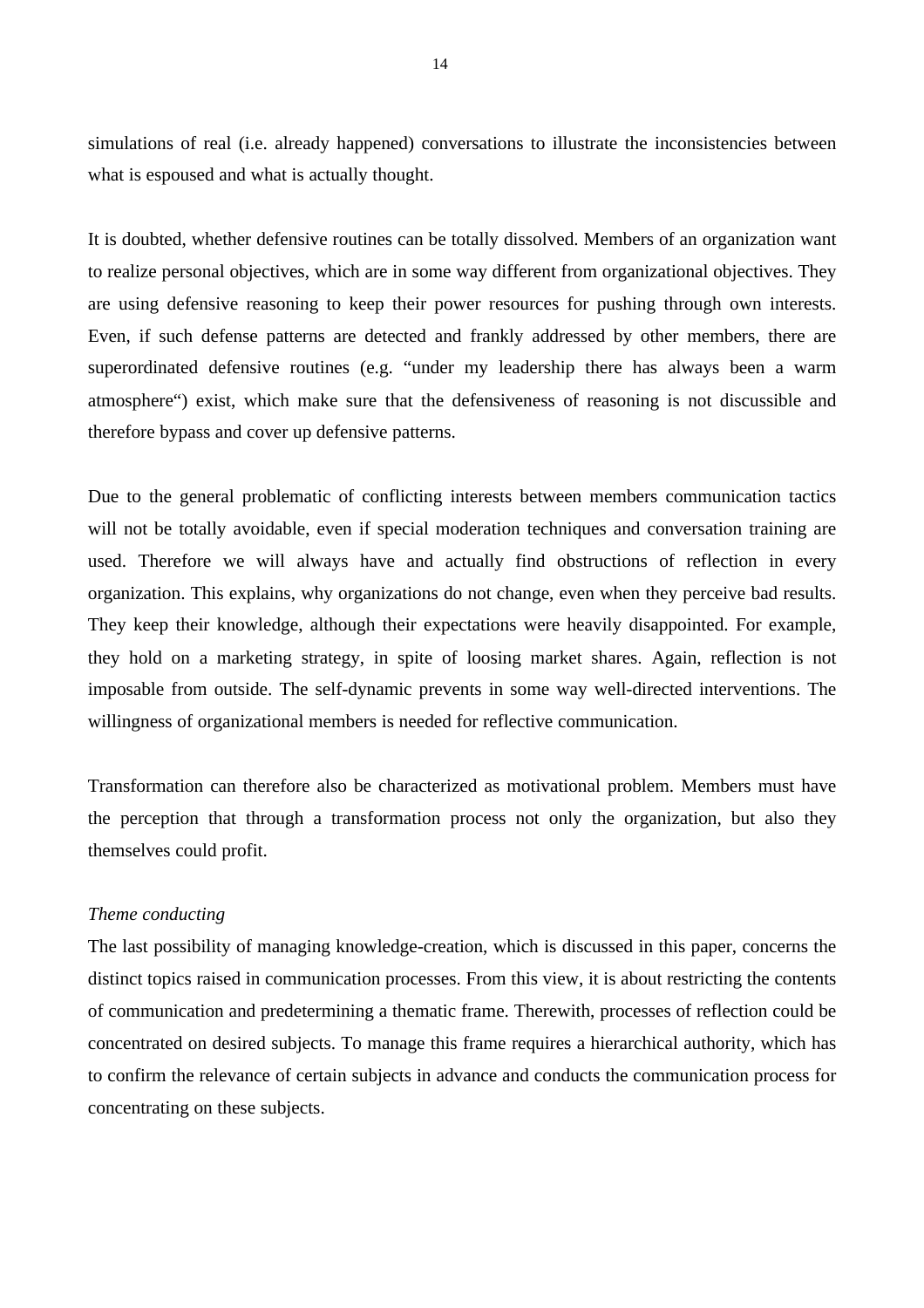Yet, theme conducting must be used very carefully to reach desired effects. In a misleading application hierarchy constraints the freedom of communication for organizational members very strongly and therefore does not allow any creativity or inquiry at all. Consequently, just the opposite of what was intended is brought about. To force certain topics into the discussion will rather release resistance than productive reasoning. Also, if topics are presented in a one way direction from teacher to students in education seminars for organizational members, innovation will hardly be possible. What is needed is more interaction between participants and no lectures on for example leadership techniques.

For the above reasons the task of theme conducting should be described as ensuring that problems once detected have a good chance to get into discussion. If we consider that topics are emerging "naturally" in the mind of organizational members due to the role-specific mismatch of outcomes to expectations, discussion subjects must not be found but made public by leaders. To wait for topics emerging through role-specific experience also has the advantage that organizational relevance is more or less given, because members perceive new subjects as agents of the organization.

Therefore, knowledge-management should enable an organizational publicity even for at first sight very strange ideas - a lot of organizations have departments of internal public relations, who could enforce this. Without giving especially "misfit" ideas the chance for publicity the probability of transformation and a real renewal of the organizational knowledge-base is rather small. This of course implies risk, because old "beloved" behavior, thinking and hierarchy is on stake. This way the old identity of the organization will eventually be destroyed. Hopefully to get something better.

# **5. Final remarks**

The problems of organizational transformation cannot be fully described by finding appropriate leaders to react very fast on crisis situations. Organizational transformation is not only a leadership matter, instead it is pointing out the more substantial problem of redefining organizational identity. This identity is given by the organizational knowledge-base. Therefore transformation-management means more or less knowledge-management. But, management does not mean planning a target and controlling results afterwards. Complex environments and organizations make it impossible to exactly predict future change processes. Planning and controlling through optimized imposed instruments is becoming a myth, if self-dynamics are the crucial factor for transformation.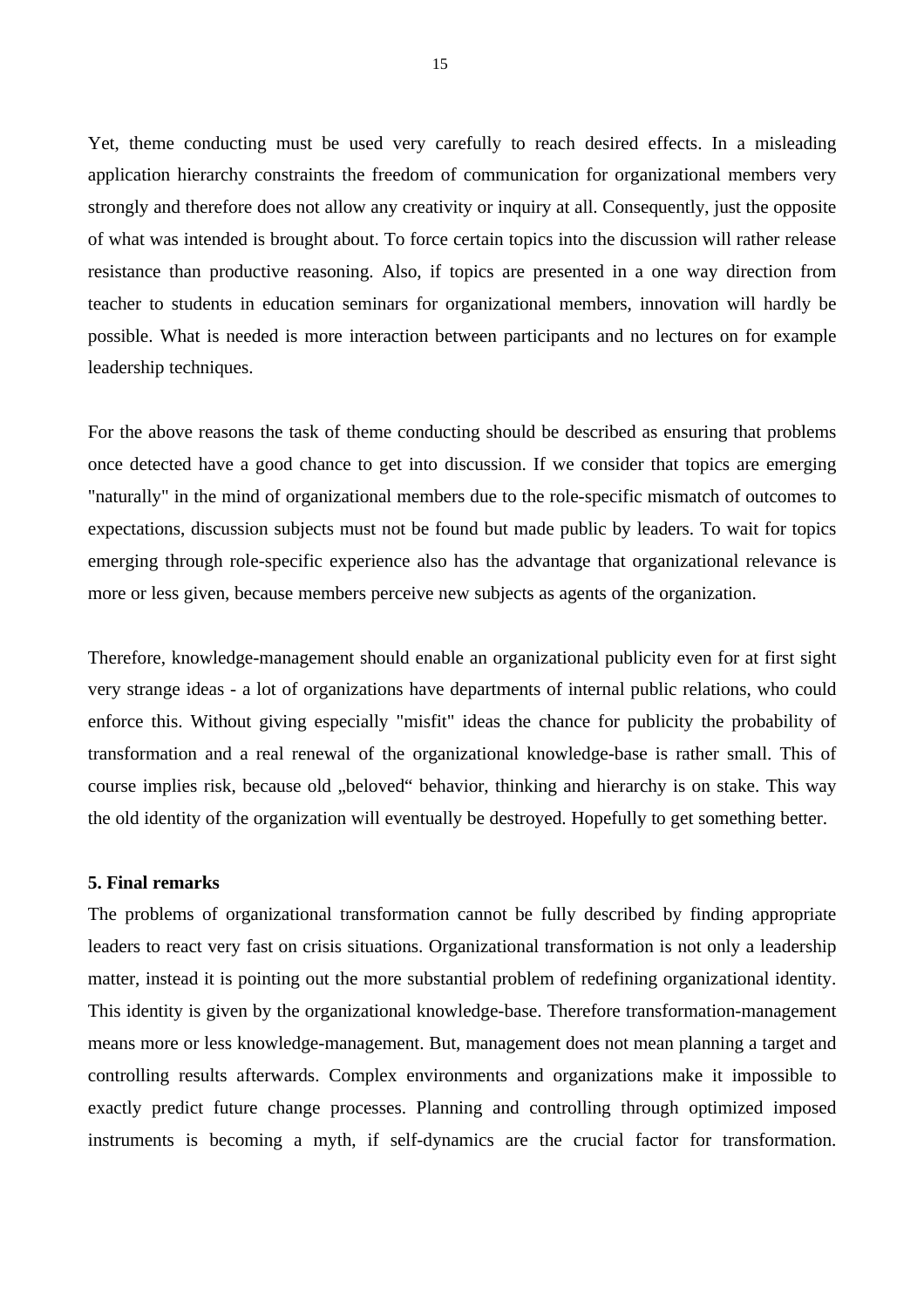Therefore theorizing about transformation brings out new understandings of management at the same time. Only a transformed description of management recommendations enables to create frameworks, which enhance the probability of organizational transformation. We think this takes time as every transformation does. And, to take time needs most of all trust in the learning capabilities of the social system.

# **References**

Aoki et al. (eds.) (1990): The Firm as a Nexus of Treaties. London: Sage

- Argyris, C. (1990): Overcoming Organizational Defenses. Facilitating Organizational Learning. Needham Heights (MA): Allyn & Bacon
- Argyris, C./Schön, D. (1996): Organizational Learning II. Theory, Method, and Practice. Reading (Mass.): Addison-Wesley
- Ashby, W. (1961): Introduction to Cybernetics. 4. impr. London: Chapman & Hall
- Badaracco, J. (1991): The Knowledge Link. How Firms Compete Through Strategic Alliances Boston (Mass.): Harvard Business School Press

Bandura, A. (1977): Social Learning Theory. Englewood Cliffs (NJ): Prentice Hall

- Barney, J. (1991): Firm Resources and Sustained Competitive Advantage. In: Journal of Management 17, 99-120
- Bartunek, J./Louis, M. (1988): The Interplay of Organization Development and Organizational Transformation. In: Pasmore, W./Woodman, R. (eds.): Research in Organizational Change an Development 2, 97-134. Greenwich (Con.): JAI Press
- Berger, P./Luckmann, T. (1966): The Social Construction of Reality. New York: Doubleday
- Blumenthal, B./Haspeslagh, P. (1994): Toward a Definition of Corporate Transformation. In: Sloan Management Review 35, Spring, 101-106
- Camp, R. (1989): Benchmarking. The Search for Industry Best Practice that Leads to Superior Performance. Milwaukee: ASQ Quality Press
- D´Aveni, R.(1994): Hypercompetition. Managing the Dynamics of Strategic Management. New York: The Free Press
- Dixon, N. (1997): The Hallways of Learning. In: Organizational Dynamics spring 1997, 32-34
- Hannan, M./Freeman, J. (1989): Organizational Ecology. Cambridge (Mass.): Cambridge University Press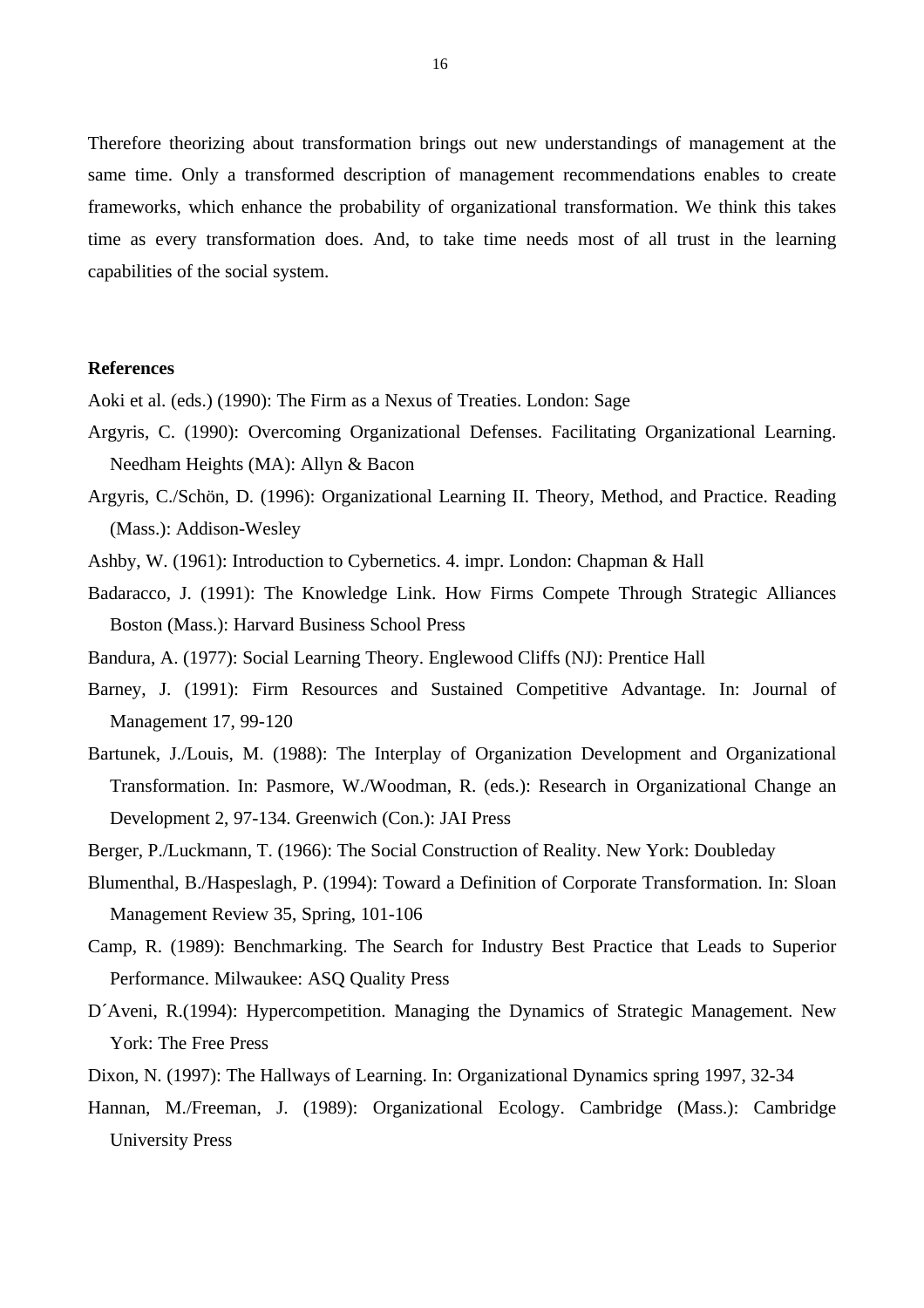- Duncan, R./Weiss, A. (1979): Organizational Learning: Implications for Organizational Design. In: Staw, B. (ed.): Research in Organizational Behavior 1, 75-123. Geenwich (Con.): JAI Press
- Dunphy, D./Stace, D. (1988): Transformational and Coercive Strategies for Planned Organizational Change: Beyond the O.D. Model. In: Organization Studies 9, 317-334
- Hamel, G. (1991): Learning in International Alliances. In: Strategic Management Journal 12, Special Issue, 83-103
- Hedberg, B. (1981): How Organizations Learn and Unlearn. In: Nystrom, P./Starbuck, W. (eds.): Handbook of Organizational Design 1, 3-37. New York: Oxford University Press
- Janis, I. (1982): Victims of Groupthink. 2. ed. Boston: Houghton
- Kilmann, R./Covin, T. (1988): Introduction: Key Themes in Corporate Transformation. In:: Kilmann, R./Covin, T. (eds.): Corporate Transformation, 1-13. San Francisco: Jossey-Bass
- Kuhn, T. (1970): The Structure of Scientific Revolution. 2. ed. Chicago: University of Chicago Press
- Lane, C./Bachmann, R. (1996): The Social Constitution of Trust. Supplier Relations in Britain and Germany. In: Organization Studies 17/3, 365-395
- Laughlin, R. (1991): Environmental Disturbances and Organizational Transitions and Transformations. Some Alternative Models. In: Organization Studies 12, 147-179

Levitt, B./March, J. (1988): Organizational Learning. In: Annual Review of Sociology 14, 319-340

- Levy, A. (1986): Second-order planned change. Definition and Conceptualization. In: Organizational Dynamics Summer, 5-20
- Levy, A./Merry, U. (1986): Organizational Transformation. Approaches , Strategies, Theories. New York: Praeger
- Lipnack, J./Stamps, J. (1993): The TeamNet Factor. Bringing the Power of Boundary Crossing into the Heart of Your Business. Essex Junction (VT): Oliver Wight
- Luhmann, N. (1979): Trust and Power. New York: John Wiley

Luhmann, N. (1995): Social Systems. Stanford (CA). Stanford University Press

- Nelson, R./Winter, S. (1982): An Evolutionary Theory of Economic Change. Boston: Belknap
- Nonaka, I./Takeuchi, H. (1995): The Knowledge-Creating Company. How Japans Companies create the Dynamics of Innovation. Oxford: Oxford University Press
- Polanyi, M. (1962): Personal Knowledge. London: Routledge & Keagan Paul
- Polanyi, M. (1966): The Tacit Dimension. New York: Doubleday
- Schein, E. (1985): Organizational Culture and Leadership. San Francisco: Jossey-Bass